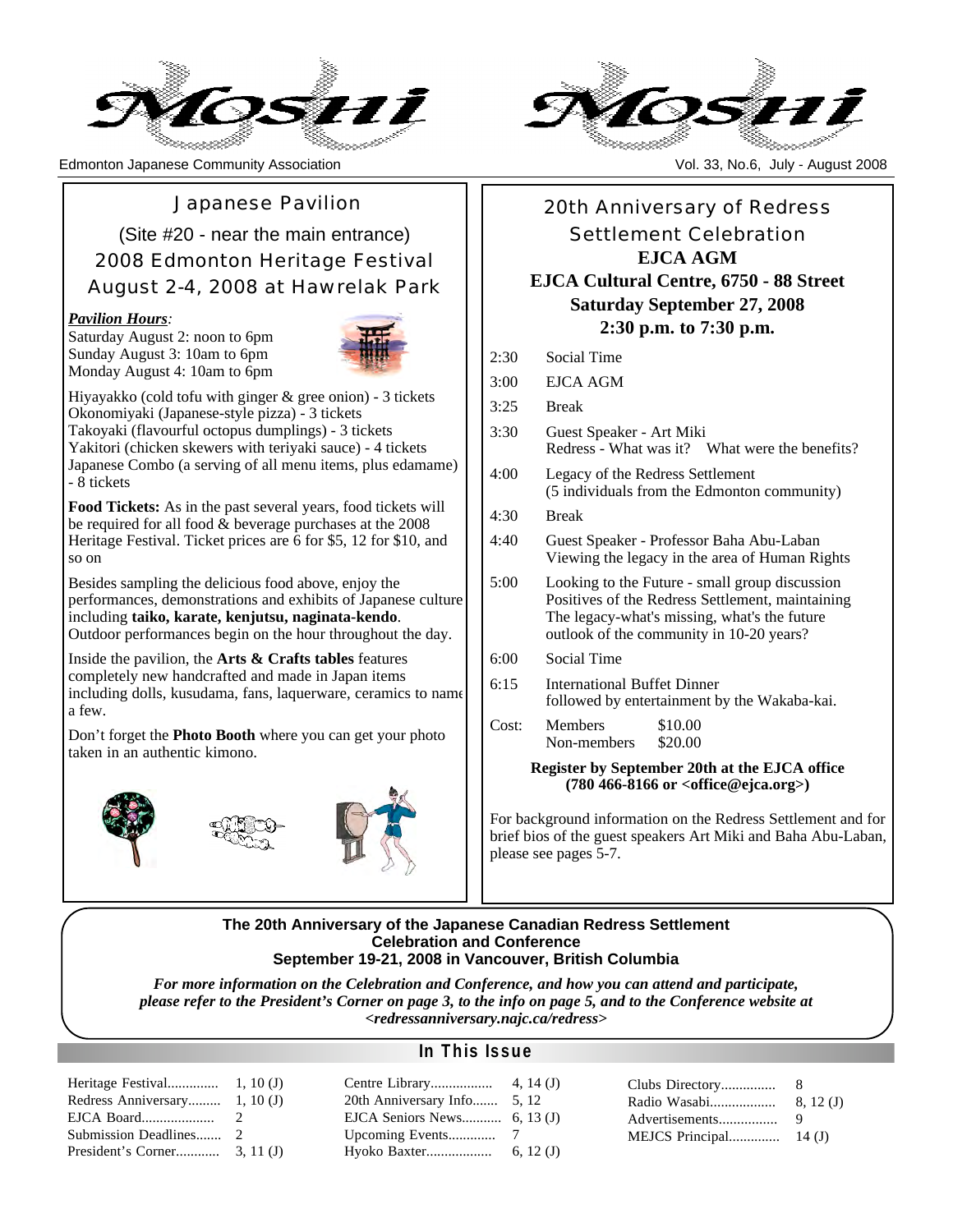## 2007 - 2008 EJCA Board of Directors & Committees

**President** Cathy Tennant - 436-6291 <tennant@shaw.ca>

**Vice-President** Sanae Ohki - 459-3862 <sanaeohki@shaw.ca>

**Secretary** Brenda Madsen <brxmbrxm@gmail.com>

**Treasurer** Jim Hoyano - 437-7730 <jkhoyano@shaw.ca>

**Past President** Mike Murakami

#### **EJCA Board Directors** Stephanie Bozzer

<sbozzer@telus.net>

Dustin Bjorkquist <eknc@mac.com>

Rick Hirata - 438-2747 <rkhirata@shaw.ca

Joyce Kiyooka - 469-6594

Scott Sutton - 994-6519 <ma-sc@cia.com>

**Centre Manager** John Priegert - 466-8166 <office@ejca.org>

**Finance Committee** Cathy Tennant Rick Hirata Jim Hoyano

**Seniors** Joyce Kiyooka

**Social Committee** Joyce Kiyooka Scott Sutton

**NAJC Committee**

**Scholarships & Awards** Yoshiaki Hirata Daiyo Sawada

**Japan Today School Program** Sanae Ohki

**MEJCS Liaison** Sanae Ohki

**Joint Committee** Sanae Ohki Cathy Tennant

## Deadline for Submissions for the Next Issue (Vol. 34, No. 1) is September 15, 2008

Submission Deadlines for other upcoming issues:

Volume 34, No. 2 - November 15, 2008 Volume 34, No. 3 - January 15, 2009 Volume 34, No. 4 - March 15, 2009 Volume 34, No. 5 - May 15, 2009 Volume 34, No. 6 - July 15, 2009

## EJCA Mission & Vision Statements

Mission

- To facilitate the development of an inclusive and vibrant Japanese Canadian Community within a multicultural Edmonton.
- To support the objectives of the National Association of Japanese Canadians by promoting respect and harmony among people of various cultures in the Edmonton area.

### Vision

• A dynamic and evolving community that sustains a sense of wellbeing built upon awareness of Japanese heritage in Canada.

*Community Association Editorial Address: 6750 - 88 Street Edmonton, Alberta T6E 5H6*

*Published by Edmonton Japanese*

*Tel: (780) 466-8166 Fax: (780) 465-0376* website: www.ejca.org e-mail: office@ejca.org

*English Section Editor: Jim Hoyano Japanese Section Editor: Yumiko Hoyano*

> *Support Staff: Soly Sawada Daiyo Sawada Sandy Nakashima Tom Nakashima Nancy Cyr*

*"Moshi Moshi is a publication of the Edmonton Japanese Community Association. Its objective is to disseminate information of interest to the Japanese community and those interested in Japanese culture, including announcements of upcoming events.*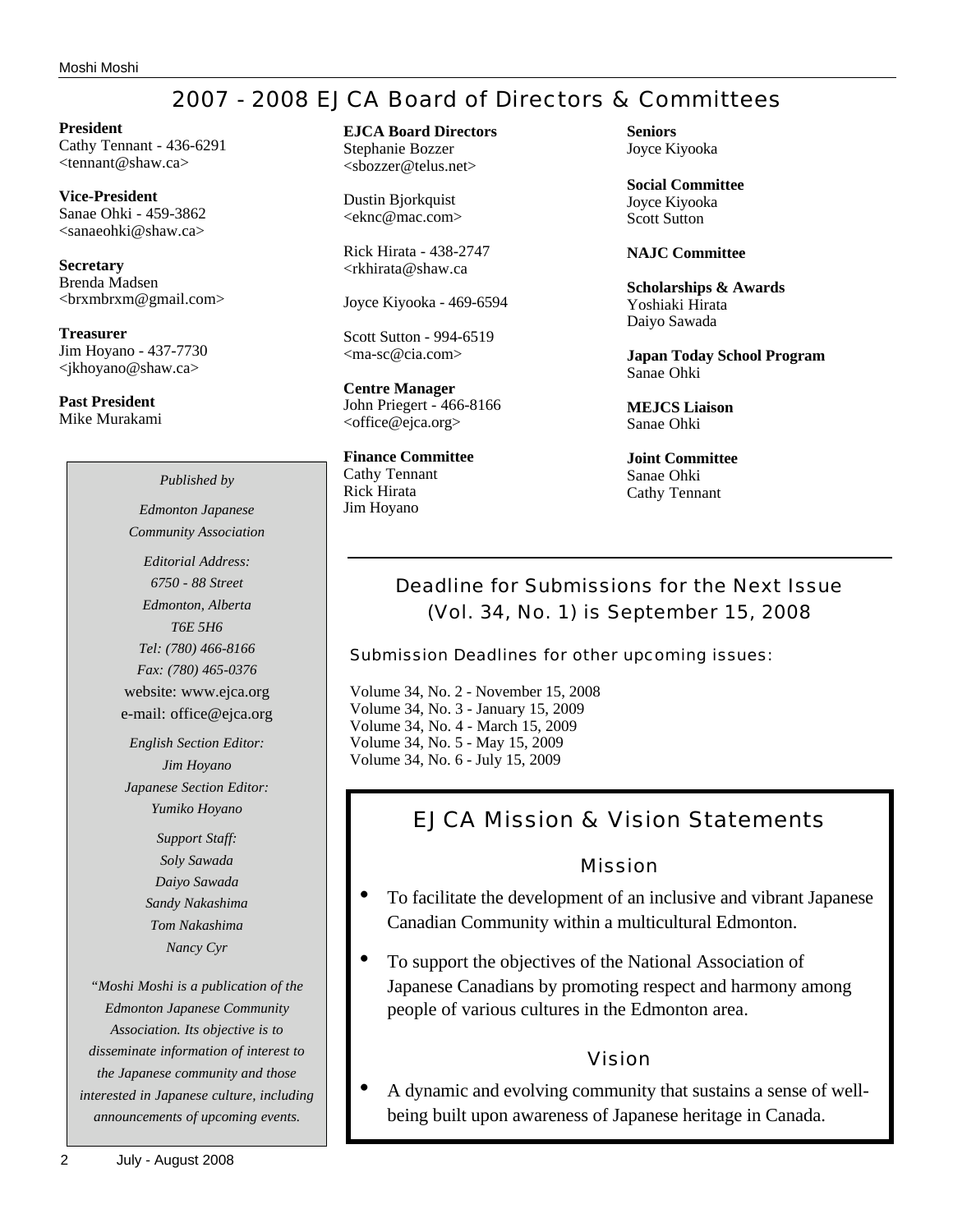## President's Corner

#### Cathy Tennant

Well, it's that time of year again when we hear that the infamous "yakitori day" is approaching!

Yes, the Heritage Festival is almost here! This year the multicultural event held in Hawreluk Park will host 60 pavilions and welcome over 300,000 visitors. The EJCA has participated in this August long-weekend event for over thirty years and the Japanese pavilion is a perennial favourite of those visiting the festival to experience the unique foods, entertainment, arts and crafts, customs and history of each ethno-cultural group. In fact, the Japanese pavilion has been ranked in the top five pavilions almost every year of our participation!

The Edmonton Heritage Festival is a unique venue to reach and expose hundreds of thousands of individuals to "things Japanese" during a long-weekend. It is a rare opportunity to provide information about Japanese culture, traditional games, martial arts, the journey of the Japanese Canadian community in Edmonton, and to showcase what Japanese Canadians and people interested in Japanese culture are doing. Japanese martial arts, folk odori and taiko will be highlighted through lively performances. Festival attendees will be entertained by these demonstrations and also invited to try-on traditional Japanese yukata, to participate in basic karate exercises, to join the folk dancing, to find out how to start a bonsai plant and to learn to play GO.

Without the enthusiasm and commitment of volunteers, both current and past, we would not be able continue to participate in this much-anticipated event. Thank you, in advance, to everyone who is making our pavilion possible again this year by organizing, coordinating, purchasing, making crafts, performing and demonstrating, making sale items, setting up and taking-down the pavilion on the grounds, driving, recruiting volunteers, cooking and serving on-site, washing up, selling, taking pictures, working the audio, decorating … and, oh yes, preparing the yakitori!

Take this opportunity to "travel the world" without leaving Edmonton … come visit the Japanese pavilion at our new, larger site #20 over the August long-weekend!

#### **Past Events**

The past two months have been busy with events related to Japanese culture. Although many of these events have not taken place at the EJCA Centre, our members have participated in many of them.

From the end of May to the end of June the "Against the Grain" exhibit of Japanese Woodblock Prints from the University of Alberta Art Collection was on display at the TELUS Centre. Rei Kondo and her group of volunteers instructed origami projects at the Children's Open House which was associated with the event, and also participated in the filming of a television spot advertising the event. Yumiko Hoyano prepared a beautiful ikebana for the official opening of the

exhibit which added a true Japanese feeling to the setting.

Jim Corrigan, the Curator of the University of Alberta Art and Artifact Collection, took two groups of EJCA members on a personally guided **tour of the exhibit** and of the print shop which is not open to the general public. His knowledgeable sharing of information gave us all a deeper appreciation of the display and the intricacies of this art form.

At the **Kurimoto Garden Spring Festival**, our affiliated clubs were out in full-force to help make this a festive day, despite the clouds and rain showers. The Awa Odori Dance Group, Bonsai Club, Edmonton Kendo and Naginata Club, Gojukai Karate Clubs, Matsukaze Chanoyu Group (tea ceremony) and Kita no Taiko were present along with Noble House Kenjitsu and the Japanese Language School (calligraphy crafts). Consul General Yasuo and Mrs. Minemura and Vice-Consul Yukiko Kobayashi attended the festival, braving the weather from beginning to end, as did about 50 people under umbrellas and trees, not wanting to miss the last drum beat of the Kita no Taiko performance which ended the festival.

Later in June the annual **Picnic and Undo-kai** was held with friendly competition in races and games and including a delicious BBQ and potluck. Fortunately, the weather held up during a month of unpredictable forecasts.

Five **Japanese craft workshops** were held in June and July, primarily to prepare for the Heritage Festival. The workshops were such a success that we are thinking of making this a regular activity perhaps to keep our paper-folding fingers busy during the cold winter months!

#### **Upcoming Events**

**The NAJC 20th Anniversary Conference and Celebration of Redress (looking at past events and looking to the future)** will be held in Vancouver on September 19th, 20th and 21st. The event is open to everyone and I hope that many of you will take advantage of the opportunity to attend this one-time event. It promises to be informative, thought provoking and reminiscent with relevance to all generations.

Please visit the NAJC website (www.najc.ca) or see the information posted on the EJCA Centre Bulletin Board. We do have some funds available for travel/registration subsidies so please contact me if you need more information (tennant@shaw.ca or 780-436-6291).

The **EJCA AGM** will be held on Saturday September 27th at 3:00 p.m. and will precede the **Edmonton 20th Anniversary of Redress Celebration**, which will start at 3:30 p.m. The redress settlement, the events leading up to the settlement and the future of the legacy will all be explored through guest speakers, displays, remembrances of community members and discussions. An enticing international buffet is being planned as well as an after-dinner performance so we hope that you will

Continued on Page 4...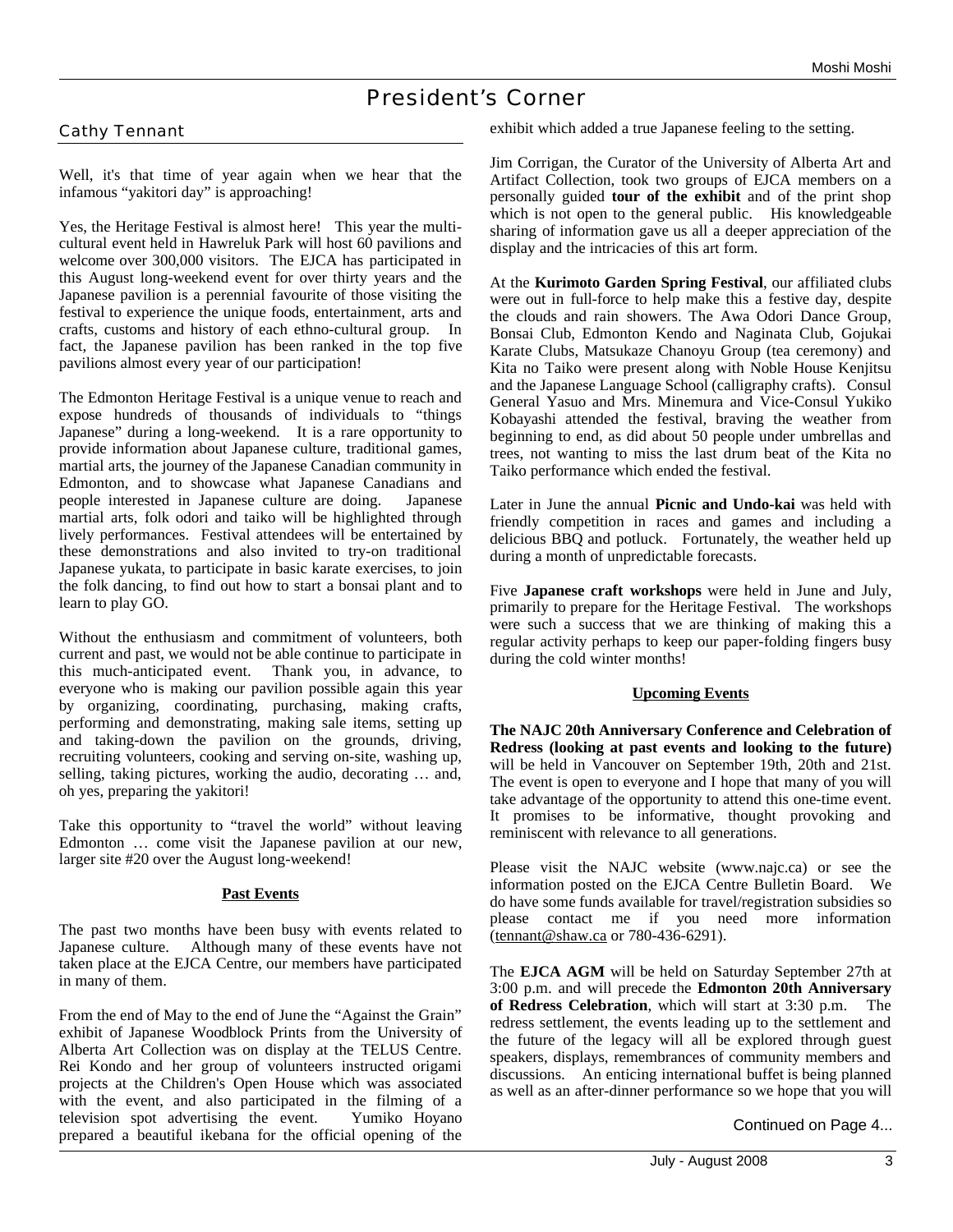President's message...Continued from Page 3

all be able to join us! *(There is more detailed information in a separate article in this issue)*

*The* **Volunteer Appreciation Brunch** will have to be postponed until later in the year because so many people are away during the summer or are too busy volunteering for the upcoming events. It seems that the fall will be a more appropriate time for everyone.

As always, please discuss you comments, suggestions and ideas with any Board member (we will soon be asking for your input on the library). Don't be shy about joining in, attending events, volunteering or asking questions…. everyone's participation is welcomed.

**Keep well and enjoy the rest of the summer!**

## EJCA Community Centre Library Overview and Request for Ideas (July 2008)

The EJCA Community Centre has a cozy library space with many books and videos in Japanese and English that have been generously donated over the years and lovingly tended by a group of dedicated volunteers. The collection ranges from Japanese paperback novels to current event videos and English books about Japan. Currently, access to the library is by special arrangement but we are working to make it more open at regular times.

From July-September 2008, David Sulz who is studying library science at the University of Alberta will be helping us improve the library at the EJCA Community Centre; in particular, we're interested in making the collection more useful and accessible. We would love your input on any topic especially on some or all of the following questions.

1) What do you think the purpose of the EJCA library should be?

2) Do you use the library or have you used it? Why or why not?

3) What might you like to use it for?

3) What would you like to see in the library (e.g. types of information, equipment, subjects and topics, etc)?

4) Are you more interested in English or Japanese materials?

5) What sort of access would you like to see?

a: open times

b: ways of finding books

c: ways to sign-out and return books

6) Do you have any thoughts on how to organize the collection (e.g. like a bookstore, Dewey Decimal system, Library of Congress system, something else).

7) Tell us a little about yourself and your connection to the EJCA. For example, what clubs do you belong to, what events do you attend, how often do you visit the EJCA Community Centre?

8) Do you have any other thoughts about the library at the EJCA Community Centre?

9) Are you interested in being more involved in the library? If so, how can we contact you?

Please feel free to answer any or all of the above questions and send your answers to David at sulz@ualberta.ca or you can leave paper copies at the EJCA office. Please understand we can't implement all the wonderful ideas we get but we definitely appreciate them all and will do our best.

Also, feel free to approach David at any event and share your ideas. He will also be approaching people at various events for their thoughts so don't hesitate to share.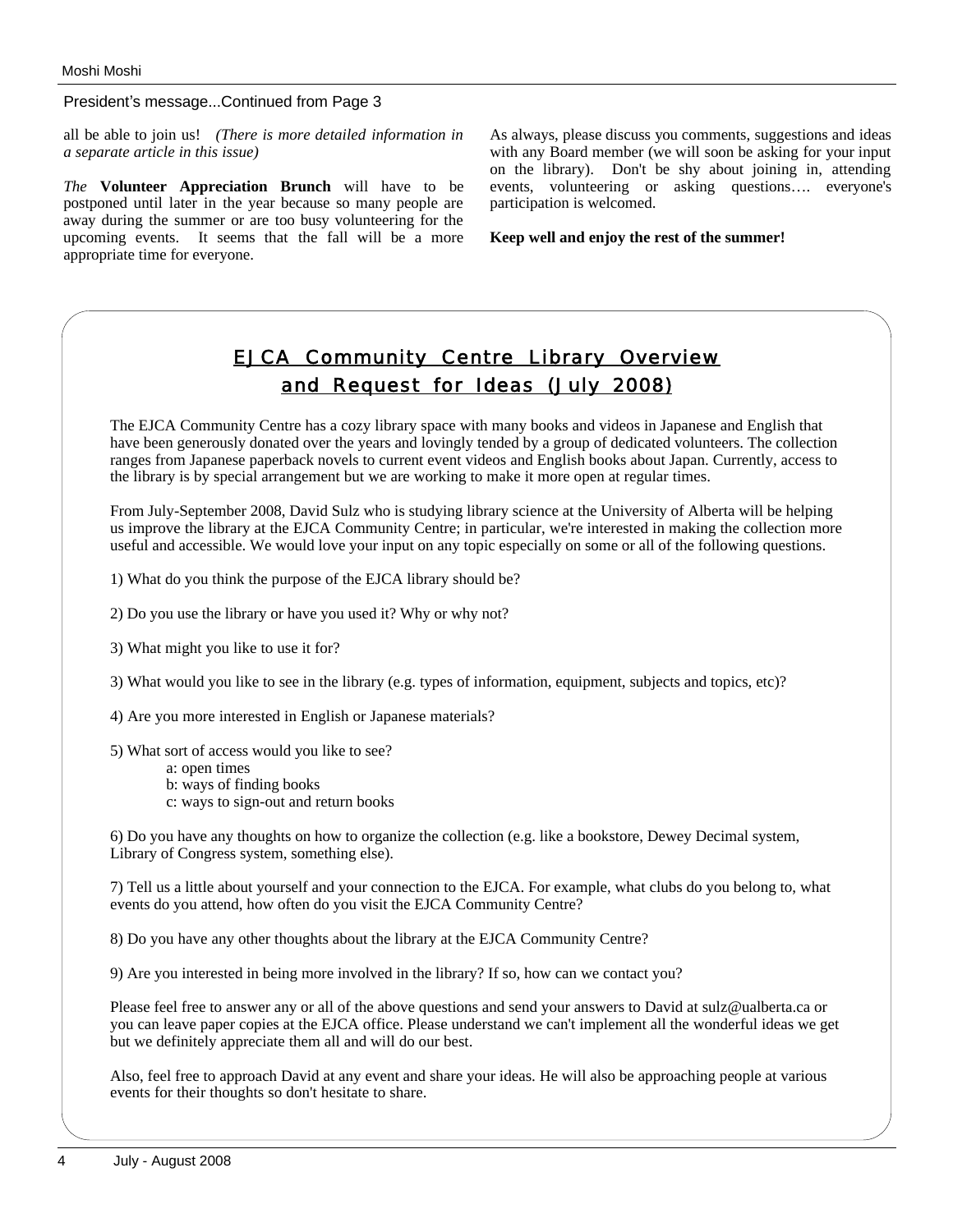## Remembering the Past

September 22, 1988 is a day that I will always remember, I sat in the House of Commons and heard the words of Prime Minister Brian Mulroney, addressed to the Japanese Canadian community for the injustices they suffered during and after World War II:

*"Mr. Speaker, I know I speak for members of all sides of the House in offering to Japanese Canadians the formal and sincere apology of this Parliament for those past injustices against them, their families, and their heritage, and our solemn commitment to Canadians of every origin that they will never again be countenanced or repeated."*

As I listened to the carefully chosen words of the Prime Minister's speech announcing the Redress Agreement negotiated with the National Association of Japanese Canadians (NAJC), memories of the five years of the redress campaign flashed through my mind—the struggle within the Japanese Canadian community, the struggle with the Government and five successive Ministers of State for Multiculturalism, and the struggle to win the approval of the Canadian public. The redress issue became a test for all of us who were involved in the NAJC. Would we be able to take and maintain a strong position on redress, and would we be able to persist until our goal of a "just and honourable" settlement was achieved?

Arthur K. Miki, C.M. Excerpt from Justice in Our Time. The Japanese Canadian Redress Settlement (1991)Talon Books, Vancouver, by Roy Miki and Cassandra Kobayashi

## Reflecting the Past in the Present/Imagining the Future

September 22, 2008 marks the 20th anniversary of the signing of the Redress Agreement, an unprecedented historic event, important not only to Japanese Canadians, but to all other minority groups as well.

To mark this significant event, National Association of Japanese Canadians (NAJC), joined by its membership organization, Greater Vancouver Japanese Canadian Citizens Association, will host a national celebration with a program consisting of cultural performances and conference sessions, and receptions and gala dinner.

The event expects to bring together individuals and groups of diverse culture and ethnicity to not only remember and celebrate past accomplishments but also to reflect upon current issues and to work together in various partnerships toward achieving a better world for all.

Your participation in this event will, I'm sure, help to make this a memorable event.

Please register, and join us.

Grace Eiko Thomson President, NAJC

For Registration and Conference Information, please see the website at <**www.redressanniversary.najc.ca/redress>.**

## NAJC National 20th Anniversary of Redress Celebration

The national celebration which will be held in Vancouver on September 19th, 20th and 21st promises to be an informative, reflective and exciting one. Full details of the program are on the NAJC website and copies will be made available in the lobby of the EJCA office during the first week of June.

The three days will include video showings, speakers, panel discussions, workshops, performances, receptions and a banquet. There are sessions and workshops addressing issues such as the history of redress, Seniors Health Care, Youth, Ijusha and Human Rights.

The theme of Friday's program is "Reflecting the Past in the Future" and the theme for Saturday and Sunday is "In the Present, Imagining the Future".

The celebration is open to the general public. However, the EJCA feels that it is important for representatives from Edmonton to attend in order to experience, contribute and be exposed to the information, ideas and issues on the program, and to be able to share these with EJCA members.

It is also important to have a cross-generational representation … right from youths to seniors, and also to have representatives who lived through the internment and redress period, those who were impacted by the events although not directly experiencing them and new immigrants.

If you are interested in attending or would like more information, please contact us by email at office@ejca.org or by phone at 780 466-8166. Some of you may be planning to be in Vancouver at that time and only require a subsidy for the registration and others may be able and willing to absorb some of your own costs. (For registration information, <**www.redressanniversary.najc.ca/redress>.**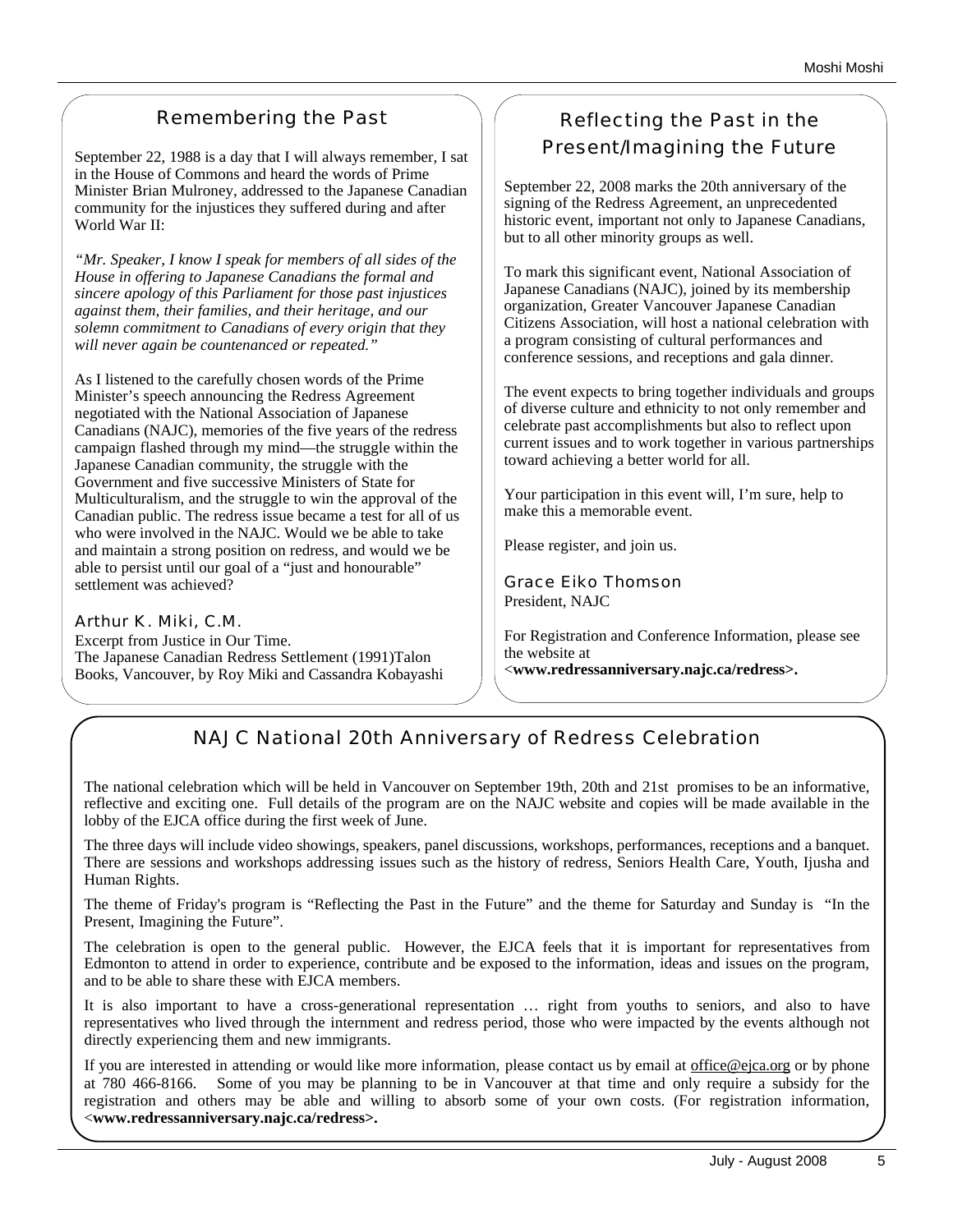#### EJCA Seniors News

#### **Yumiko Hoyano**

I would like to thank Wakaba-kai for their elegant performances at the June 25th meeting. There were 8 dancers with beautiful kimonos (some changed kimono for the different dances so quickly!) and they did 6 classical Japanese dances. Keiko Frueh and her group were invited to have sushi lunch with the seniors after the performance. They promised to come back to perform for us again, and that will be fabulous.

Because we are having such a pleasant summer here in Edmonton, why not take advantage of it. So we made a day trip to the Stony Plain Multicultural Museum on July 9. We car pooled to get there, and enjoyed the historical museum which shows the life of pioneers around the area, some old handicrafts and costumes worn around the turn of the century. We had lunch at the famous museum restaurant and Joyce especially enjoyed strawberry-rhuburb pie, with a huge mound of ice cream on top. When we arrived it was raining hard, but while we sat in the restaurant the rain stopped, and by the time we went into the gift house, it was a beautiful sunshiny day. We missed going to see the murals, small shops and galleries in down town as some had to leave soon, but it was a nice little day trip we had! We promised to visit it again next year.

Our long time member Hyoko Baxter passed away on June 11. She has been instrumental in our annual Bazaar and Lunch over the past few years and we are sure to feel her loss when we will be planning our next events. She became a member of the club when she was barely 50 years old because she wanted to be useful and help seniors activities, which she sure did. Thank you to her and to her memories. There were many senior members who attended Hyoko's Celebration of Life which was held on July 20 at the Centre.

Some changes were made at the July meeting on July 23. Our business meeting which has been held after lunch will be moved to 11:00 am just before lunch beginning with the August meeting. This is to give us more time after lunch for our activities. We can play games, cards, do crafts, dance, exercise, walk, view movies, have guest speakers, whatever we want to do. So please arrive before 11:00 am for the August meeting and future meetings.

Our planned trip this year to Seattle in September, was cancelled due to lack of participants. Too many people are away at that time and general lack of enthusiasm. We will think of a better place to go next year.

As a day trip for August, we will be going to Lily Lake Resort for Sunday Brunch on August 17. We will be meeting there at 11:00 am. If you need ride to get there, please give your name to Cathy (436-6291). If you can take some passengers please give your name to Cathy too so she can match make your ride.

Our outing in September will be to the airplane museum in Weteskiwin, visiting a historical Weteskiwin museum and going to a tea house for lunch. A date for this will be determined soon but it will be in the middle of the month.

The club is still searching for a suitable name. We are collecting suggestions right now and it will be a while before we can come up with the best name, we will see.

#### **Monthly Meetings**

The EJCA Seniors meets on the 4th Wednesday of each month at the Centre beginning at 11:00 am. Because the meeting begins at 11:00 am sharp, it is best to arrive a little before 11:00 am. If you are ordering a sushi lunch please contact Hiroshi (780 482-4945) one week prior to the meeting. Since Hiroshi will be away in Japan in September and October, Ruby (780 475-7147) will take care of ordering for those 2 months. Cost of the lunch is \$10. If you order, you are required to pay for the lunch even if you do not show up, unless you cancel three days prior to the meeting. Future meeting dates are August 27, 2008, September 24, 2008, October 22, 2008 and November 26, 2008.

The membership fee is \$10 per year beginning January. If you join the club after the end of June, the fee is \$5. Please pay your fee to Heidi, if you have not done so yet. Thank you.

## Celebration of the Life of Hyoko Baxter

#### Masako Hubbihoca and Yumiko Hoyano

"I did not know I was this popular!" was what she would have said if Hyoko saw the gathering on July 20 at the EJCA Centre. Wished she could have seen it.....Thank you to all who helped organize it and who attended.

Hyoko Baxter passed away on June 11 after a long battle with cancer. Before her passing, she requested that no funeral be held, but instead wanted her friends and acquaintances to get together at the Centre one day to remember her by. That little get-together turned out to be a big party, if I can use that word, with over 100 people in attendance to pay tribute to Hyoko

To reflext her character, the hall was decorated elegantly and artistically, and the gathering had a relaxed atmosphere with much tears and laughter.

Thanks again to all those who helped put this on.

#### **Tree Planting in Honour of Hyoko Baxter**

It was announced at the Celebration of Life that a plan by the 'Friends of Hyoko' is underway to plant a tree at the Kurimoto Gardens in honour of Hyoko; the Garden has approved the plan.. Planting will take place at the end of August.

Some donations for this project were collected at the Celebration, and further donations are still welcome; drop off your donation at the Centre office until mid-August or contact Brenda Malkinson (brendamalkinson@gmail.com) or Yumiko Hoyano (yumiko@shaw.ca). The type of tree planted will be based on the amount of funds collected in consultation with the Kurimoto Gardens.

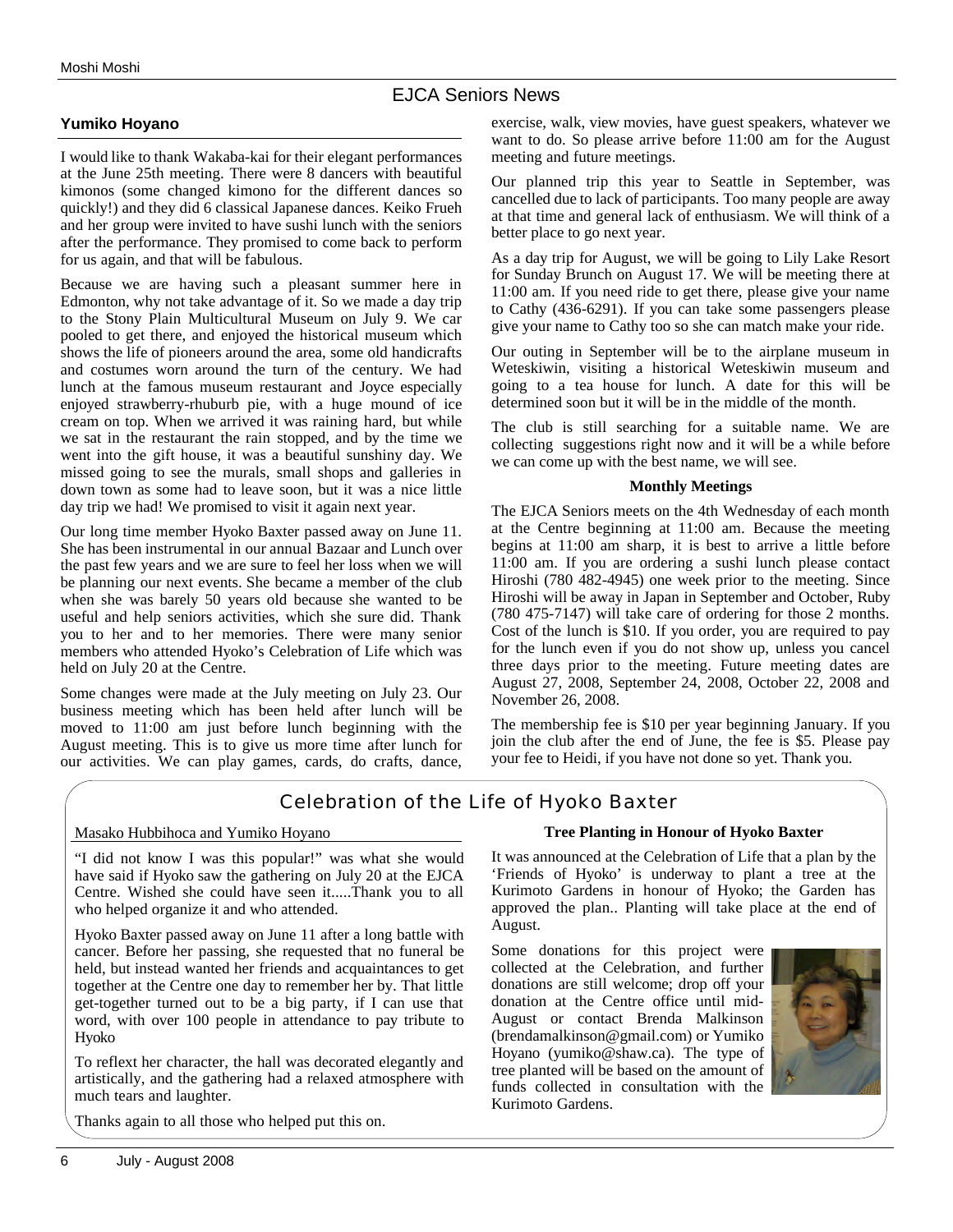## Calendar of Upcoming Events

| July 26, 2008         | Yakitori Preparation, at the Centre beginning at 9:00 am                               |
|-----------------------|----------------------------------------------------------------------------------------|
| August 2-4, 2008      | Japanese Pavilion at the 2008 Heritage Festival in Hawrelak Park                       |
| August 27, 2008       | EJCA Seniors Club meeting, at the Centre beginning at 11:00 am                         |
| September 9, 2008     | EJCA Board Meeting, at the Centre beginning at 7:00 pm                                 |
| September 19-21, 2008 | NAJC 20th Anniversary of Redress Celebration, Vancouver, BC                            |
| September 24, 2008    | EJCA Seniors Club meeting, at the Centre beginning at 11:00 am                         |
| September 27, 2008    | EJCA AGM & 20th Anniversary of Redress Celebration, at the Centre beginning at 2:30 pm |
| October 14, 2008      | EJCA Board Meeting, at the Centre beginning at 7:00 pm                                 |
| October 22, 2008      | EJCA Seniors Club meeting, at the Centre beginning at 11:00 am                         |
| October 25, 2008      | EJCA Fall Bazaar, at the Centre, times TBA                                             |
|                       |                                                                                        |

## Arthur K. Miki, C.M.

Art Miki has had a distinguished career as an educator and community activist. He began his career as an elementary school teacher and later served as principal for 18 years. Throughout his career, Mr. Miki dedicated a considerable amount of time in promoting positive race relations and a greater understanding between peoples, as well as to increase awareness of human rights issues in Canada. He was formerly the vice-chairperson of the Canadian Race Relations Foundation and now advisor, director of the Manitoba Japanese Canadian Cultural Centre, director of the National Visible Minority Council on Labour Force Development and past chair of the Asian Heritage Society of Manitoba.

Mr. Miki is an active leader in the Japanese Canadian community having served as president of the National Association of Japanese Canadians from 1984-1992. He led the negotiations to achieve a just redress settlement for Japanese Canadians interned during the Second World War. In 1991 he received this country's highest recognition, the Order of Canada. In October 1999 he received an Honorary Doctorate degree from the University of Winnipeg. Mr. Miki is currently a Citizenship Judge for Manitoba and Saskatchewan.



## Baha Abu-Laban

Dr. Baha Abu-Laban has been teaching and researching issues related to immigration and racism for more than thirty years, and was awarded a Canadian Citation for Citizenship in 2001. He has helped many immigrants integrate and adapt to their new environments, and has given immigrants in Canada hope; they know that through Baha and his influence with policy makers in Canada, their issues and concerns are being addressed.

An immigrant himself, Abu-Laban arrived in Canada in 1961 after growing up in Palestine and studying at the American University in Beirut and the University of Washington. He has written 12 books and more than 70 papers on issues related to immigration.

Baha Abu-Laban has taught at Stanford University, the American University of Beirut, and the University of Alberta, where he is Professor Emeritus of Sociology. He is a former Chair of the Department of Sociology, Dean of the Faculty of Arts, and Associate Vice-President (Research). Dr. Abu-Laban is the co-founder and past editor of the Journal of International Migration and Integration (JIMI), and is also Co-Director of the Prairie Centre of Excellence for Research on Immigration and Integration in Edmonton.

Dr. Abu-Laban has worked with Gordon Hirabayashi and were colleagues in the Sociology Department at the University of Alberta.

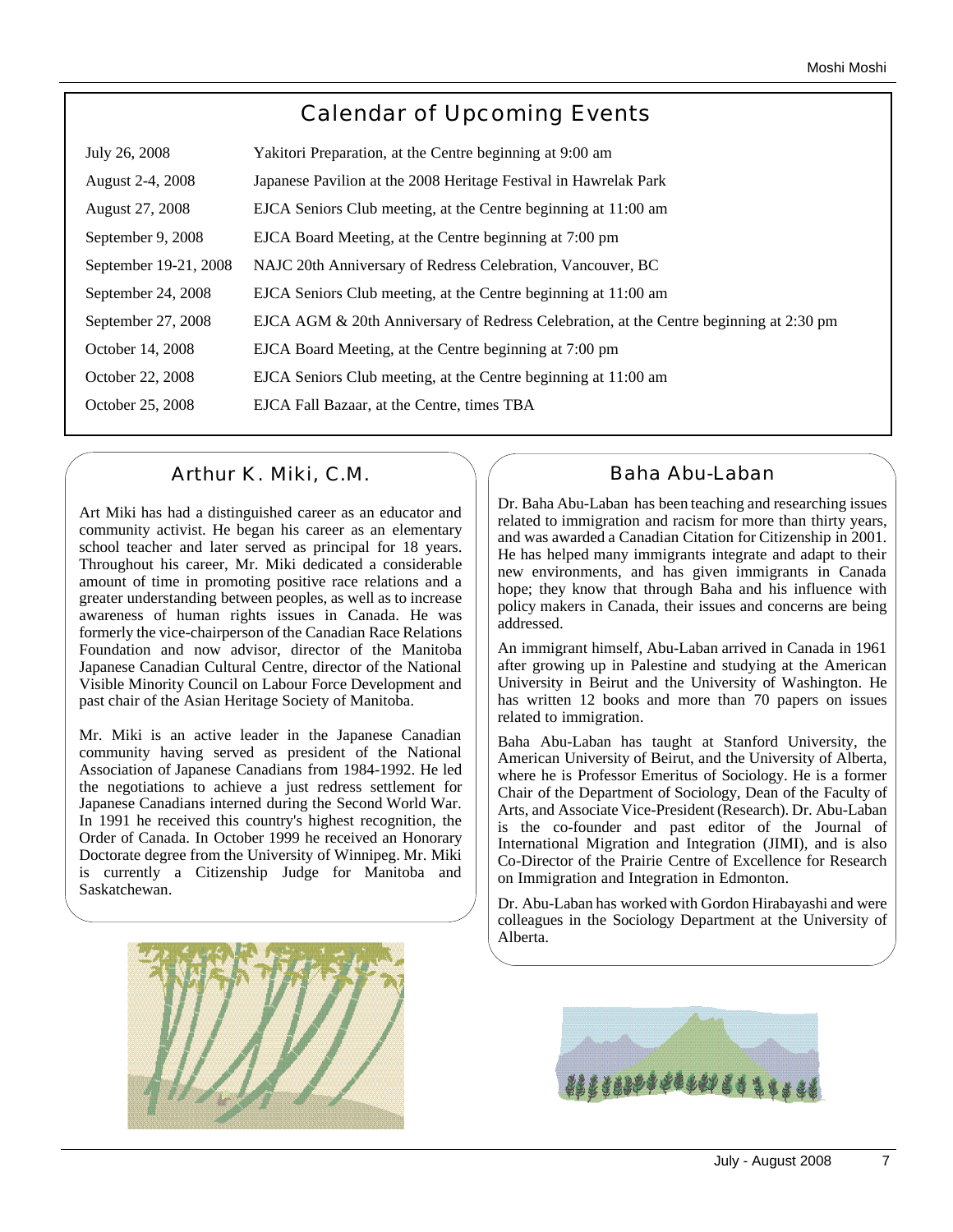## Directory of EJCA & Affiliated Clubs & Organizations

The following is a list of the clubs and organization in our community. If meeting times are given, the location is at the EJCA Centre. See the EJCA website <ejca.org> or the website of the group for more details. Please e-mail <office@ejca.org> for any changes or errors.

#### **Sabaki Go Club**

Purpose: To learn and enjoy playing Go for all ages Meetings: Tuesday evenings from 7:00 pm and Saturday afternoons from 1:30 pm (lounge 3). Contact: Chuck Elliot at 452-1874, <Chuckbrenda@shaw.ca> Website: <www.sabaki.org>

#### **The Edmonton Gojukai Karate Club**

Tuesdays and Thursdays (except holidays) Children, 7-12 years of age: 6:00-7:00 PM Youths, 13-17 years of age: 7:00-8:15 PM Contact: John Priegert - 436-1825, <priegert@telus.net>

#### **Kendo/Naginata Club**

Meetings: 2nd & 4th Fridays at 7:00 pm website: http://web.mac.com/eknc/iWeb/EKNC/Welcome.html

#### **Kita No Taiko**

Japanese Drumming Group Practices: Monday and Wednesday from 7 pm Contact: 431-0300 or <info@kitanotaiko.ca> Website: <www.kitanotaiko.ca>

#### **Bonsai Club**

Raising and keeping bonsai plants Meetings: 3rd Wednesday monthly, 7-9 pm Contact: Les Dowdell - 437-0530

#### **Karaoke Club**

1st & 3rd Friday of each month, 9 pm - ? Contact: Rick Hirata - 438-2747 **Keifukai of Edmonton** Japanese Brush Calligraphy Contact: Kazuko Hirata - 438-2747

#### **Chigiri-e Art**

Torn paper art work creation Contact: Keiko Frueh - 436-5843

#### **EJCA Seniors Club**

Monthly Lunch meeting & activities 4th Wednesday of each month, 11 am to 3 pm Contact: Bob Motokado - 456-8694

#### **Wakaba Kai**

Traditional Japanese Dance Contact: Keiko Frueh - 436-5843

#### **Japanese Active Group (JAG)**

Community of 'younger' Japanese Canadians and others interested in Japanese culture and activities. Contact: Yuri Nakano - 437-5294

#### **Metro Edmonton Japanese Community School**

Japanese language instruction Contact: Ichiko Tsuneda (Principal) - 988-6546 Website: <www.ualberta.ca/~tkin/MEJCS-index.htm>

#### **EJCA Art Club**

Ist & 3rd Sunday of each month, 10:15 am - 2:00 pm Contact: Yumiko - 437.7730

## RADIO WASABI *(JAPANESE MUSIC)*

*Just a reminder that Rogers Broadcasting and World FM (101.7 FM) here in Edmonton which broadcasts in over 20 different languages, has a Japanese program.* 

*Radio Wasabi* started in March 2008 and is hosted by James Oikawa. You can tune in on Sunday nights from 11 pm to midnight but if you miss it, the show can also be heard as a stream on the internet at WorldFM.ca, where it can be listened to again for up to one week using the Audio Archives available on the site.

The show is primarily a top ten music format using the information from the Oricon Top singles chart (available at www.oricon.co.jp/rank), as well as some Japanese language news obtained from the internet.

James also mentions events happening around the city and has already included some EJCA events. So take a listen to the show! For comments and questions, James can be reached at:

James Oikawa Radio Wasabi Show Host WorldFM 101.7 (CKER-FM) Rogers Broadcasting Ltd. \_Edmonton, AB http://www.worldfm.ca Tel: 780 423-2005 F: 780 437-5129 james.oikawa@rci.rogers.com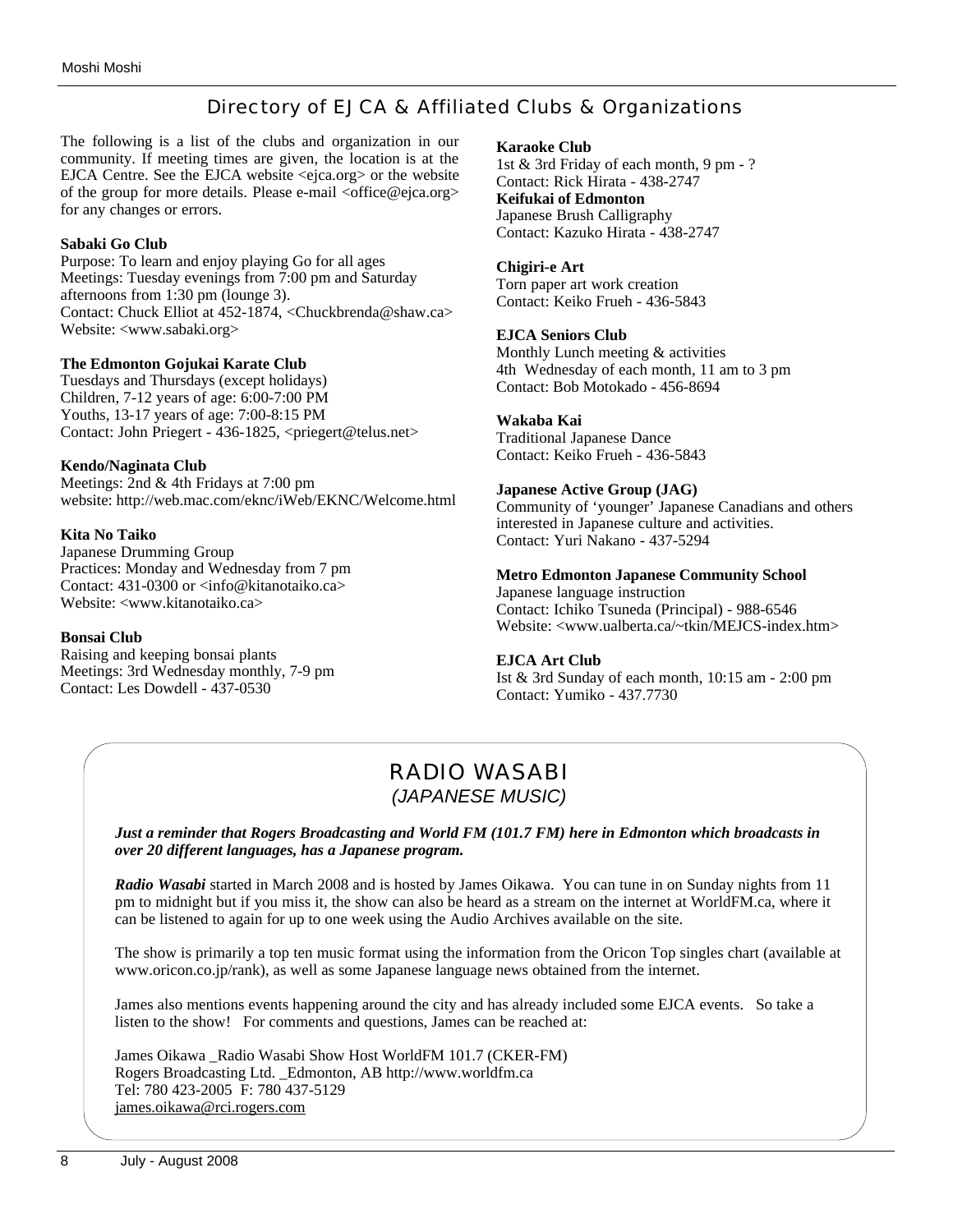## 『]快適』『清潔』をお求めのあなたへ

*Enjoy the comfort of the latest hi-tech bidet*

*Unlike a traditional bidet, you sit on a heated seat while using the multi-functions of the Personal Hygiene System.* 



**For information or purchase, please contact ASA (Aita Sales Agent) Phone (780) 922-4313 Fax (780) 922-4593 e-mail: msaita@oanet.com**

## **NIPPON TRAVEL LTD.**

**Flight Ticket to Japan, Asia, Europe & Americas Japan Rail Pass / Tours in Japan Tours in Asia / Europe All inclusive tour to Caribbean** 

ニッポントラベル

日本・世界各地への航空券

Rail Pass: 日本/ヨーロッパ/ VIA

世界各地のツアー アジア ◆ ヨーロッパ ◆ カリブ海 ◆ etc

Office: Energy Square 1flr. Jasper Ave & 106 St Tel : (780) 429–4545 www.nippontravel.ab.ca



## MACHIDA COMPUTER SYSTEMS

Custom Assembled Computers Televisions \* Electronics \* VCR's (Sales and Service) David Machida (dmachida@telus.net)

90 Garnet Crescent Sherwood Park, AB T8A-2S4 Ph/780 467-5377

## TONY the TAILOR

## ALTERATION SPECIALIST **JUNKO DARASENG**

Specializing in LEATHER, FUR & SHEEPSKIN All types of mens & ladies clothes, coats & jackets Dry Cleaning Available

10172 - 104 Street Edmonton, Alberta T5J 1A7 **Telephone 426-4654**

# 寿司わさび

*Sushi WASABI*

**5714 - 111 Street Edmonton, AB**

**Business Hours** Tues-Thurs: 5 PM - 9:30 PM Fri: 5 PM - 10 PM Sat: 5 PM - 10 PM Sundays & Holidays: 5 PM - 9 PM CLOSED Mondays

> **Phone: 433-0533 Fax: 413-4138**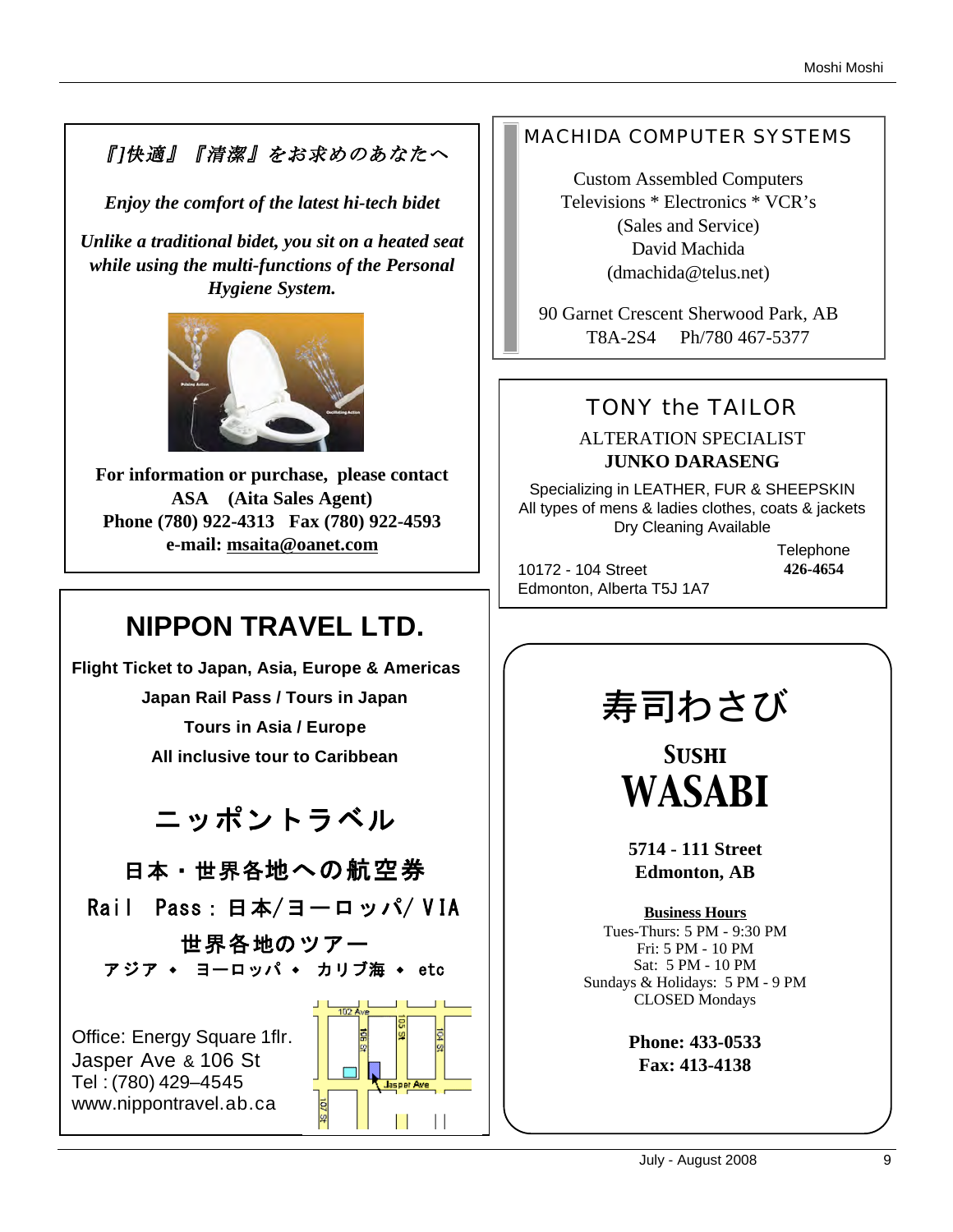

美味しい食べ物を食味するだけでなく、太鼓、空手、剣術、なぎなた、剣道などの日本文化のパフォーマンス、 デモ、展示などをお楽しみください。パフォーマンスの時間は一日中各時及び各時30分ごとに行なわれます。写 真館もお忘れなく。着物を着て写真を取ってくれますよ。

## エドモントン・リドレス20周年記念祝賀会

## 2008年9月27日 2:30 pm から 7:30 pm

#### 2:30 親交の時間

- 3:00 EJCA年次総会
- 3:25 休憩
- 3:30 ゲスト・スピーカー:アート・ミキ リドレス ー それは何であったか? リドレスの恩恵は?
- 4:00 リドレス解決の「遺産」 (エドモントン地域からの5名の話)
- 4:30 休憩
- 4:40 ゲスト・スピーカー:バハ・アブー・ラビン(アルバータ大学教授) 人権問題分野において「遺産」を見る
- 5:00 将来への展望 小グループ討論:リドレス解決のもたらした良い点 ー 「遺産」を維持していく ー 何が欠けているか ー 将来は?;10年、20年先のコミュニティーへの展望
- 6:00 親交の時間
- 6:15 インターナショナル・バフェー夕食:食後のエンターテインメントは若葉会による日本舞踊
- 費用: 会員\$10, 非会員\$20
- 予約: 9月20日までにEJCAオフイスへお願いします (780 466-8166 or <office@ejca.org>)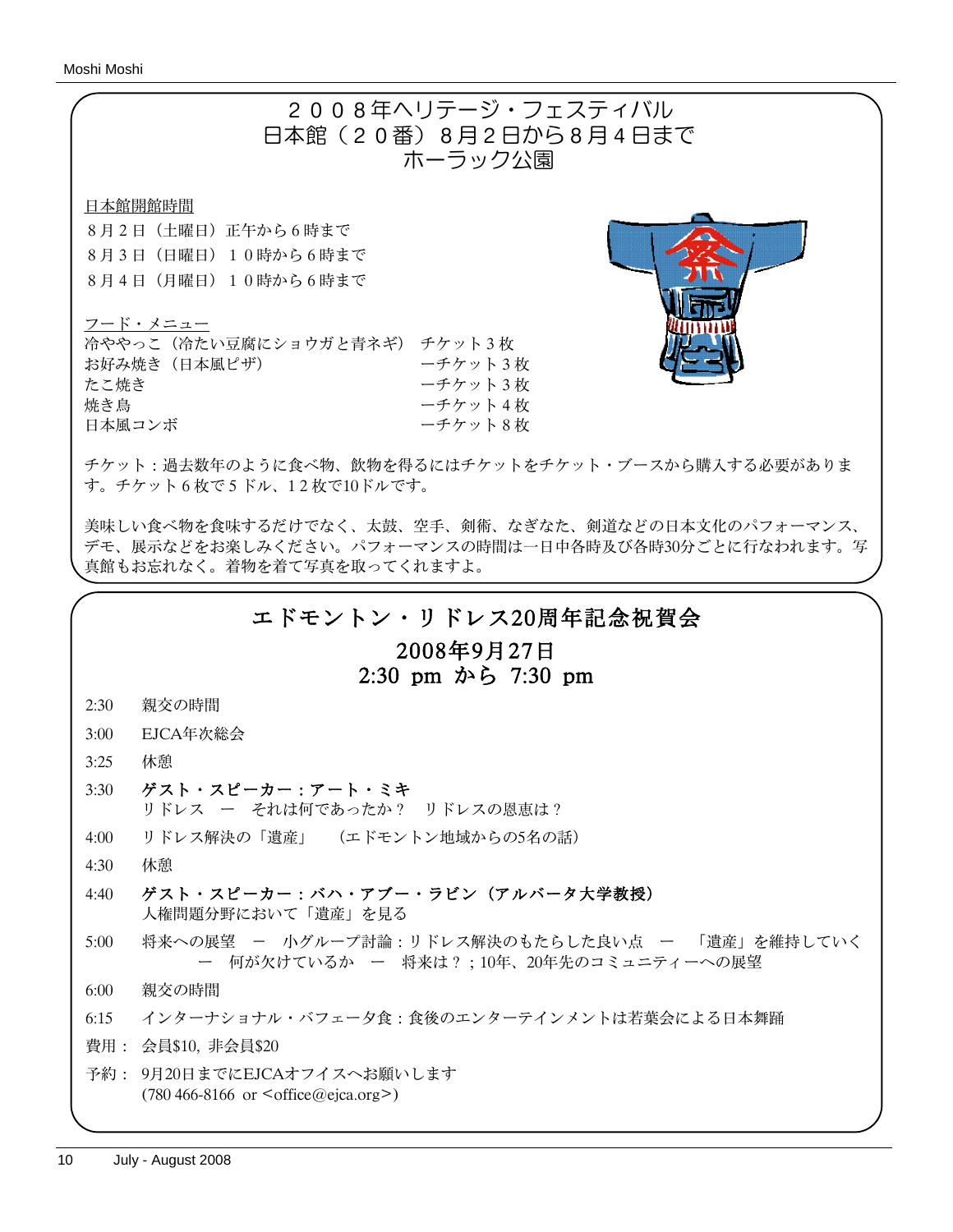## EJCA会長の言葉

#### キャシー・テナント

悪名の高い「焼き鳥」の日が近づいてきました。

そうです、ヘリテージ・フェスティバルがもうすぐです!今年 もこの多重文化イベントはホーレラック公園で60カ国が参加 し、30万人の観客を迎えて行なわれます。EJCAはこの8月の ロング・ウイークエンドのイベントに30年以上も参加してい て、日本館は毎年お祭りへ来る人たちに人気が高く、ユニーク な食べ物やエンターテインメントや手芸品や慣習や歴史などを 経験して行きます。事実、日本館はほとんど毎年観客が好きな パビリオンの上位5番内に入っています。

エドモントン・ヘリテージ・フェスエィバルはロング・ウイー クエンド中に何千人も何万人もの人たちが「日本の事柄」に触 れる事ができるユニークな機会です。日本文化、伝統的な遊 戯、武道、エドモントンに於ける日系社会の経歴に関する情報 を提供し、日系人や日本文化に関心のある人たちが何をしてい るかを披露する稀な機会です。日本武道、民謡舞踏、太鼓は生 のパフォーマンスを見せ、フェスティバル参加者はこれらのデ モンストレーションを楽しみ、夏の着物である浴衣を着てみた り、空手の基本を習ったり、民謡ダンスに加わったり、盆栽の 始め方を習ったり、碁の遊び方を習ったりします。

現在も過去もボランティアーの熱意とコミットメントが無けれ ばこの待望されているイベントに参加を続けることはできませ ん。組織し、コーディネートし、買い物をし、手芸品を作り、 パフォームし、デモンストレーションをし、販売品を作り、会 場を準備し、後片付けをし、運転し、ボランティアーを見つ け、調理し、サーブし、皿洗いをし、売り、写真を撮り、オー ディオを扱い、飾り付け…そうそう、焼き鳥を作り…今年も私 達のパビリオンを可能ししてくださる皆様全員に前もってあり がとうございます、を申し上げます。

この機会を使って、エドモントンを出ることなく「世界旅行」 に出かけませんか?8月のロング・ウイークエンドには私達の 新しい、大きな日本館にお出かけください、サイト20番です。

#### 過ぎ去ったイベント

この2ヶ月間は日本文化に関連するイベントが幾つかあり忙し かったです。これらのイベントはEJCAセンターではあった訳 ではありませんが、会員の多くが参加していました。

5月末から6月末までアルバータ大学収集版画展示会がテラ ス・センターで開催されました。レイ・コンドーとボランティ アー・グループはこのイベントに関連して催された子供のため のオープン・ハウスで折り紙を教え、このイベントを広告する テレビの撮影にも参加しました。ユミコ・ホヤノは公式開会式 のために美しい生け花をして会場に日本の雰囲気を与えまし た。

アルバータ大学美術品収集の管理者、ジム・コーリガンはEJCA 会員のグループのために二回にわたって展示会のツアーをガ イドをし、また一般には公開されていないプリント・ショップ を見せてくださいました。彼の豊な知識と説明によって私たち は展示会とこの芸術の機微により良く触れる事ができました。

曇りで俄雨があったりした**栗本庭園春期祭り**では私たちの関 連クラブは総出でお祭りを盛り上げていました。阿波踊りグ ループ、盆栽グループ、エドモントン剣道と薙刀クラブ、剛柔 会空手クラブ、松風茶道グループ、北の太鼓、ノーブル・ハウ ス剣術、日本語学校が参加していました。ヤスオ・ミネムラ総 領事と同夫人、ユキコ・コバヤシ副領事は、他の50名ほどの参 加者と共に悪天候にも関わらず笠や木の下で、北の太鼓の演奏 の最後まで参加しておりました。

6月末にはピクニックと運動会があり、競争やゲーム、そして 持ち寄りご馳走とバーベキューがありました。幸いにも当日は 良い天気に恵まれました。

#### これからのイベント

NAJCリドレス20周年記念祝典(過去を振り返り、将来 を展望する)が9月19、20、21日バンクーバーで開催されま す。このイベントには誰でも参加できますのでこの一回限りの イベントに多くの人たちが参加されることを希望します。情報 豊で、思考を促し、全世代に適用する追憶を約束できそうで す。

NAJCのウエブサイトを見るか(www.najc.ca)EJCAセンター に貼ってあるポスターを見てください。旅費と宿泊の助成金が ありますからもっと知りたい方は私まで連絡ください (tennant@shaw.ca 又は電話:780-436-6291)

EJCA年次総会は9月27日午後3時から行ない、引き続き3時 半からエドモントンのリドレス20周年記念祝賀会を行ない ます。リドレス解決、解決までへの過程、この遺産の将来をゲ スト・スピーカーや、展示、コミュニテイー・メンバーの思い 出話や討論を通して検討します。魅力ある「インターナショナ ル・バフェー」を計画中ですし、食後のエンターテインメント もあります。皆様のお越しを待っています(この号に詳細が 載っています)。

ボランティアー感謝ブランチは延期されました。夏の間は多 くの人たちが留守をしていたり、いろいろなイベントのボラン ティアーをしていたりと忙しいのです。秋の方が良いようで す。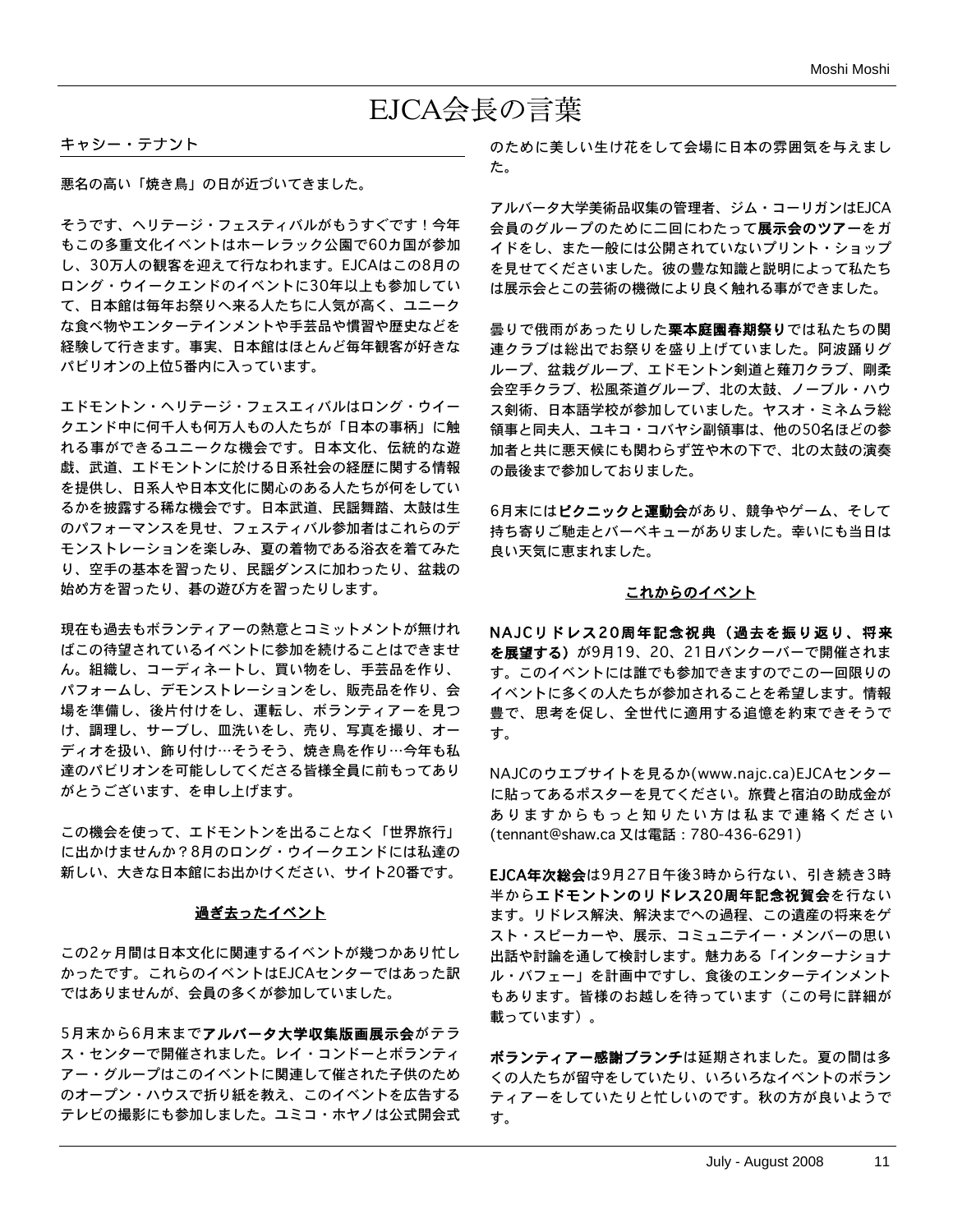何時ものように、あなたのアイデアやコメントを役員と話てく ださい(図書室に関してあなたの考えをお知らせください)。 イベントに参加したり、ボランティアをしたり、質問すること

を恥ずかしがったりしないでください。皆さんの参加を歓迎い たします。

元気よく、夏の残りを楽しんでください!

#### ヒョーコ・バクスターの一生を祝う会

#### マサコ・ハビオカ、ユミコ・ホヤノ

「私こんなに人気があったなんて知らなかったわ」、もし ヒョーコ・バクスターさんが7月20日にあった「ヒョー コ・バクスターの一生を祝う会」を見る事ができたらきっ とそう言った事でしょう。本当に兵子さんに見せてあげた かったと思います。この会のためにお手伝いくださった大 勢の皆さん、また会場へ足を運んでくださった皆様、あり がとうございました。

ヒョーコさんは長い闘病生活の後6月11日に亡くなりまし た。彼女の希望で葬儀は無く、代わりに「ある日」セン ターで友達が集まって「私の思い出話でもしてほしい」と 言っていましたが、その小さい集いが、もしパーティーと 言う言葉を使って良いなら、100名以上が参加し彼女を追 悼する大きな集いとなりました。

ホールは彼女の性格を反映するように優雅に飾られ、笑い 声も多い気楽な雰囲気に包まれていました。

この会のためにお手伝いいただいた方々に重ねてお礼をも うしあげます。

#### ヒョーコ・バクスター記念植樹

ヒョーコさんの一生を記念する植樹を栗本庭園で行なう計 画があります。8月末に植える予定ですので皆様からのご 寄付をお願いします。連絡はブレンダ・マルキンソンかユ ミコ・ホヤノへどうぞ。植える木の種類は集まった金額と 栗本庭園の忠告によって決まります。募金は8月中旬まで センターで受け付けますのでお願いいたします。



「ラジオわさび」 (日本の音楽)

ロージャース放送とワールドFM(101.7 FM)は20以上の異なる言葉で放送していますがその中に日本語も入ってい ます。

「ラジオわさび」は2008年3月に始まり、ジェームス・オイカワがホストをしています。日曜日の午後11時から真 夜中の12時まで放送がありますが、もし聞けなかった場合はインターネットのWorldFM.caでAudio Archivesで一 週間の間聞く事ができます。

この番組はオリコン・トップ・シングルス・チャート(www.oricon.co.jp/rank) を使いトップ10を主に放送して います。またインターネットからの日本のニュースも放送しています。

ジェームスは市内のイベント・ニュースも放送し、EJCAイベントもすでに放送されています。この放送をお聞きく ださい。意見や忠告がある場合はジェームスに連絡してください。

James Oikawa Radio Wasabi Show Host WorldFM 101.7 (CKER-FM) Rogers Broadcasting Ltd. Edmonton, AB, http;//www.worldfm.ca Tel: 780 423-2005; FAX: 780 437-5129 james.oikawa@rci.rogers.com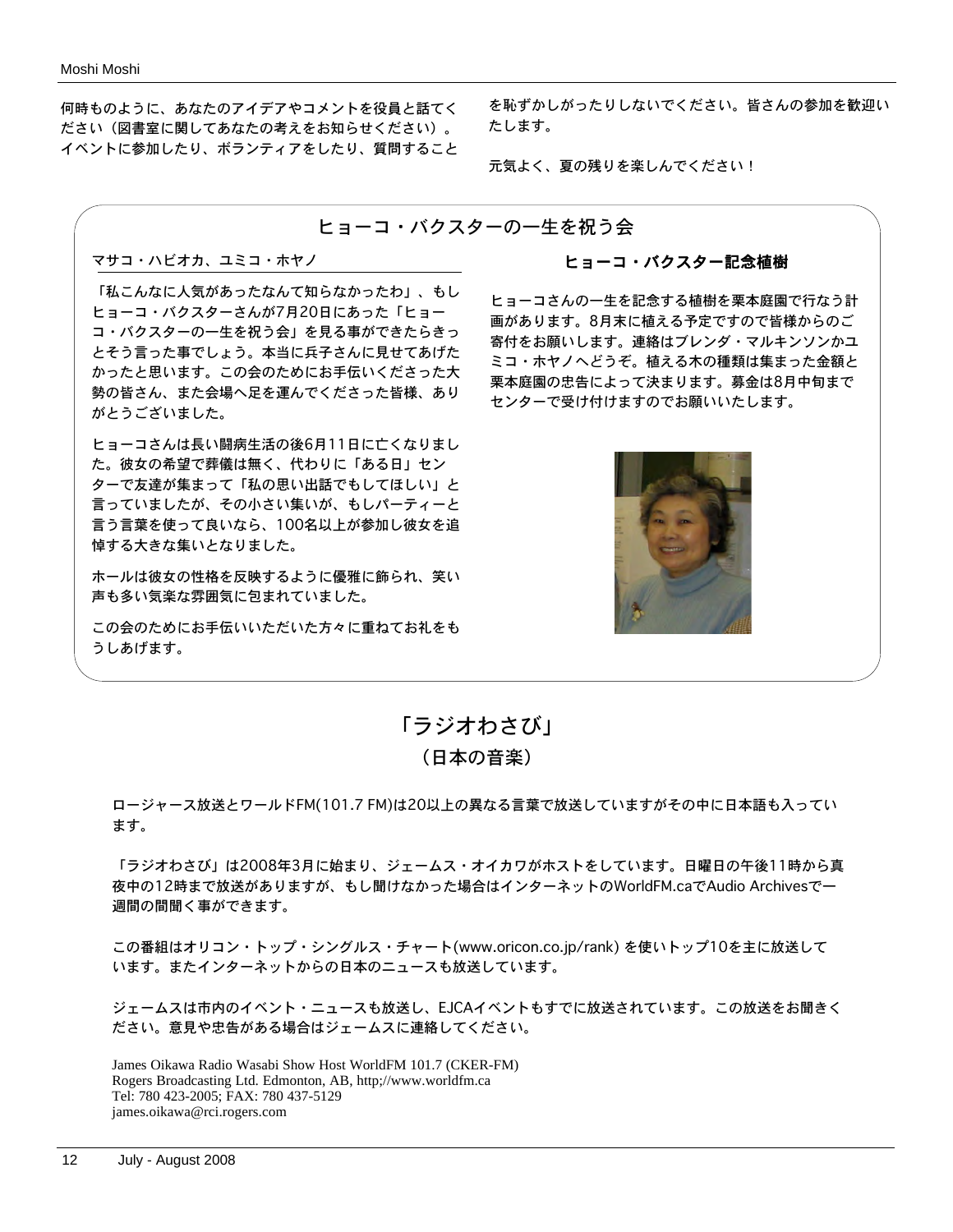シニア・グループからのニュース

#### ユミコ・ホヤノ

まず始めに6月25日の若葉会の皆さんのセンターでの優雅な日 本舞踊にお礼を申し上げます。8名の踊り手はきれいな着物を 着て(踊りが変わると違う衣装に素早く着替えた人もいまし た!)6曲踊ってくださいました。ケイコ・フルーさんとグ ループの皆さんはその後シニアの皆さんと寿司ランチを一緒に していただきました。これからもシニア・クラブのために踊り を見せてくださる約束をしました。うれしいです。ありがとう ございました。

エドモントンの夏は空は晴れ、あまり暑くなく、空気が乾燥し てさらりとしているし、とても過ごし良い時期です。こんな気 候の時を有効に過ごすことにして夏の間は毎月日帰り旅行をす ることにしました。7月9日には当市より西へ車で40分ほどの 所にあるストーニー・プレインと言う町の歴史館を見学し、 そこの有名なレストランでランチをしました。歴史館は20世紀 初頭のその近郊のパイオニアの生活やその昔の手芸品、当時の 衣類、また月ごとに変わるギャラリーがあり、私たちのクラ ブ・メンバーには馴染みの深いものもありました。ミュジアム のレストランでのランチはとても良かったです。特にジョイス は大きなアイスクリームがのっているストロベリー・ルバー ブ・パイ・ア・ラ・モードが気に入りました。私たちが着いた 頃はひどい雨が降っていましたが、ランチの間に晴れ上がって いて青空がきれいでした。ギフト・ショップになっている別棟 のレンガの家は沢山の手芸品や珍しいものにあふれていまし た。壁画や小さい店やギャラリーがあるダウンタウンへ今回は 行く事ができませんでした。中に急いで帰らなければならない 人がいたからです。また来年訪れる約束をしてその日は帰りま した。

私たちの長年のクラブ・メンバーだったヒョーコ・バクス ターさんが6月11日に亡くなりました。彼女は私たちの恒例の 「バザーとランチ」には欠かせない人だったのです。来年のこ のイベントを計画するときには彼女の不在を強く感じる事と思 います。彼女がシニア・クラブに参加するようになったのはま だ50才になったばかりの頃です。何かシニアの役に立ちたい、 シニアの活動を助けたいとの思いからでした。そして彼女はそ うしました。ありがとう兵子さん、そして沢山の思い出を残し ていってくれてありがとう。7月20日にセンターで催された 「ヒョーコ・バクスターの一生を祝する会」にはシニア・ クラブからも大勢の人たちが出席してくれました。

7月23日のミーティングで新しい事が決まりました。まず、今 までランチの後に行なわれていたミーティングをランチ前の 11時からに変更しました。こうすればランチ後の時間ももっ と有効に使うことができるからです。ゲームをしたり、カード をしたり、手芸をしたり、ダンスや運動をしたり、散歩に出か

けたり、映画を見たり、ゲスト・スピーカーを招いたり、とい ろいろなことが可能になります。8月からは11時のミーティン グの時間に間に合うように来館してください。

今年のシニア・クラブの旅行はシアトルへ9月に行く事になっ ていましたが参加者が少なくキャンセルになりました。多くの 人たちが不在であったり、熱意も無かったためです。来年はど こか良い所へ行きましょう。

8月の日帰り旅行は8月17日(日)リリーレイク・リ ゾートへサンデー・ブランチに行きます。あちらで11時に お会いしましょう。もし、あなたが車の便が必要ならキャ シーへ連絡してください(780-436-6291). またもしあなた が何人かの人を乗せる事ができるのでしたらキャシーへ連絡し てください。キャシーが都合の良いように組み合わせをしてく れます。会からランチの助成金が小額ですが会員のみにでま す。お客さんや友達を連れて来ても良いけれど助成金は出ませ んよ。

9月の日帰り旅行はワタスキワンにある飛行機博物館へ行 き、そこの歴史館とティー・ハウスでのランチを計画し ています。日程はまだ決まっていませんが9月の中旬にしたい と思います。

クラブは今も名前変更中でいろいろな名前を集めています。 もっとも的確な名前が見つかるまで続けます。

#### 毎月のミーティング

EJCAシニア・クラブは毎月第4水曜日にセンターで11時から 集まっています。来月からはミーティングが11時に始まるの でその少し前に到着するようお願いします。寿司ランチを注文 する人はヒロシ(482-4945)へ一週間前までにお電話くださ い。ヒロシは9、10月は日本へ行くのでその間はルビー(475- 7147)が代わりに注文を受けます。ランチは\$10です。もしラ ンチを注文しておいてミーティングに出なかった場合はランチ 代は払ってください。またランチをキャンセルするのはミー ティング3日前までです。その後のキャンセルの場合ランチ代 はあなたの責任です。

クラブ会費は年\$10で1月に集めます。6月末以降にメンバー になった人たちは年末までの\$5をお支払いください。会費を まだ払っていない人はハイディーへ払ってください。

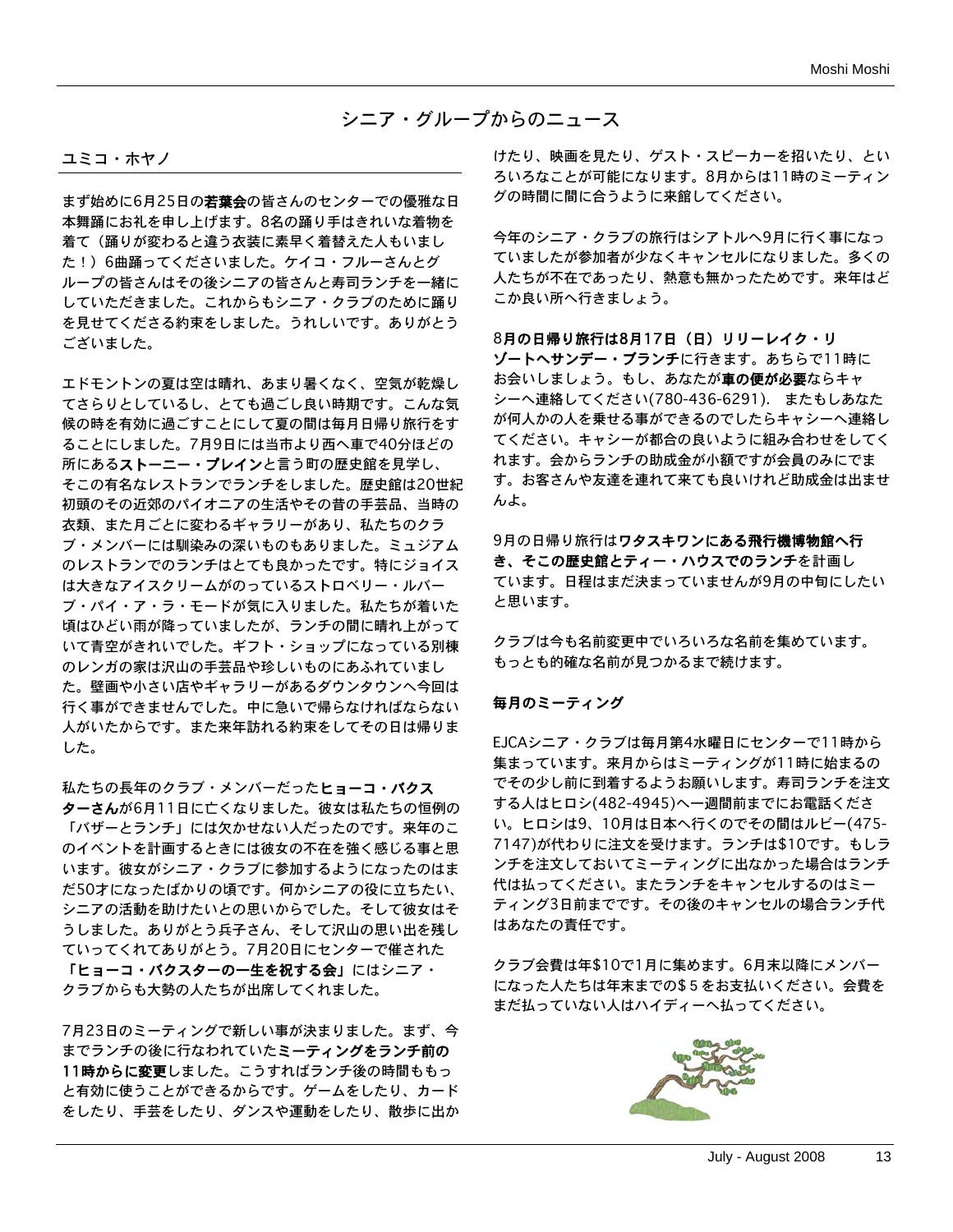## EJCAコミュニティー図書室ー総括とあなたのアイデア

(2008年7月)

EJCAセンターには長年の間に寄付された日本語と英語の本やビ デオが沢山入っている小さい図書室があり、ボランティアー・グ ループがその世話をしてきました。日本語の文庫本やイベントの ビデオ、日本に関する英語の本があります。現在、図書室を使う には特別に入室許可を得ることになっていますがセンター会館中 いつでも使えるようにしようと検討中です。

2008年7月から9月までアルバータ大学で図書科学を勉強してい るデイビッド・サルツにセンターの図書室をもっと良くするため に協力してもらいます;特に私たちの回収本をもっと有効に、使 いやすくする点に主眼を置いています。以下の質問にお答えくだ さい。皆さんの意見を聞きたいと思います。

1 あなたはEJCA図書室の目的が何と考えますか?

2 あなたは図書室を使いますか?何に使う?なぜ使わない?

3 あなたは何のために図書室を使いますか?

4 あなたは図書室内の何を使いますか(例えば、インフォー メーションの種類、器具、主題やトピックス)?

- 5 あなたは日本語に関心がありますが、英語ですか?
- 6 どのような使用方法を望みますか? ア 図書室を使える時間
- イ 本を探す方法
- ウ 本を借りたり返す方法

7 収集した本をどのようにオーガナイズしたら良いか案はあり ますか(例えば、書店方法、デゥイー・デシマル・システム、 ライブラリー・コングレス・システム、その他)

8 あなたについて、またEJCAとの関連についてすこし、お話 ください。例えば、何かのクラブに属している、どのイベント に参加する、EJCAセンターにどれくらいの回数行く。

9 EJCAセンターの図書室についての考えはありますか?

10 図書室運営にもっと参加したいと思いますか?もしそうな らどのようにしてあなたに連絡を取る事ができますか?

全ての質問または一部だけでもご自由に答えてください、そし てデイビッドに送ってください(sulz@ualberta.ca)、またはEJCA のオフイスに解答用紙を置いてください。提案される全ての素 晴らしい案を採用できるとは限りませんが、出来る限り最善を 尽くしたいと思います。

イベントなどでデイビッドと話をしてあなたのアイデアを彼に 伝えてください。彼はまたイベントなどであなたの考えを聞き たいと思っていますので彼にあなたの案を伝える機会です。



エドモントン地区日本人コミュニティスクール http:www.ualberta.ca/~tkin/MEJCS-index.htm

#### エドモントン補習授業校校長職公募のお知らせ

現在、エドモントン補習授業校では、校長職を公募しております。

当補習校では、日本の文部科学省認定の小中学校の国語の教科書を使い、日本語のみによる授業を行っております。11人の教 師と、70人以上の生徒を率先し、生徒たちの国語の能力を高め、なおかつ、運営に力を貸してくださることのできる、情熱のあ る方をお待ちしております。

#### 募集人員

#### 一名

仕事の内容

教師会の運営、教育に関する事柄の外部組織との交渉、新入生の面接、学校行事の企画実行、教師会関係予算の管理執行、保護 者と教師の良好な関係の維持など教育に関わること全般、および教師会と後援会の間の円滑な連携が主な仕事です。

#### 勤務形態

週一回、3時間の授業時間中(通常、金曜日の5時45分から8時45分)と月一回(第一月曜日夜7時より)の教師会、およ び、学芸会等の行事への参加が義務付けられております。公立のRichard Secord小学校(4025 - 117 Street)が勤務地となりま す。また、関係機関への連絡、行事の企画等は、自宅にて行います。 一学期は4月から6月、二学期は9月から12月、三学期は1月から3月です。

#### 給与

年俸制。詳細は個別にて。

興味のある方は、メール (chintha@telus.net) にて、渡辺まで、履歴書および応募の理由をお寄せ下さい。ご質問も上記のメール アドレスにて受け付けております。